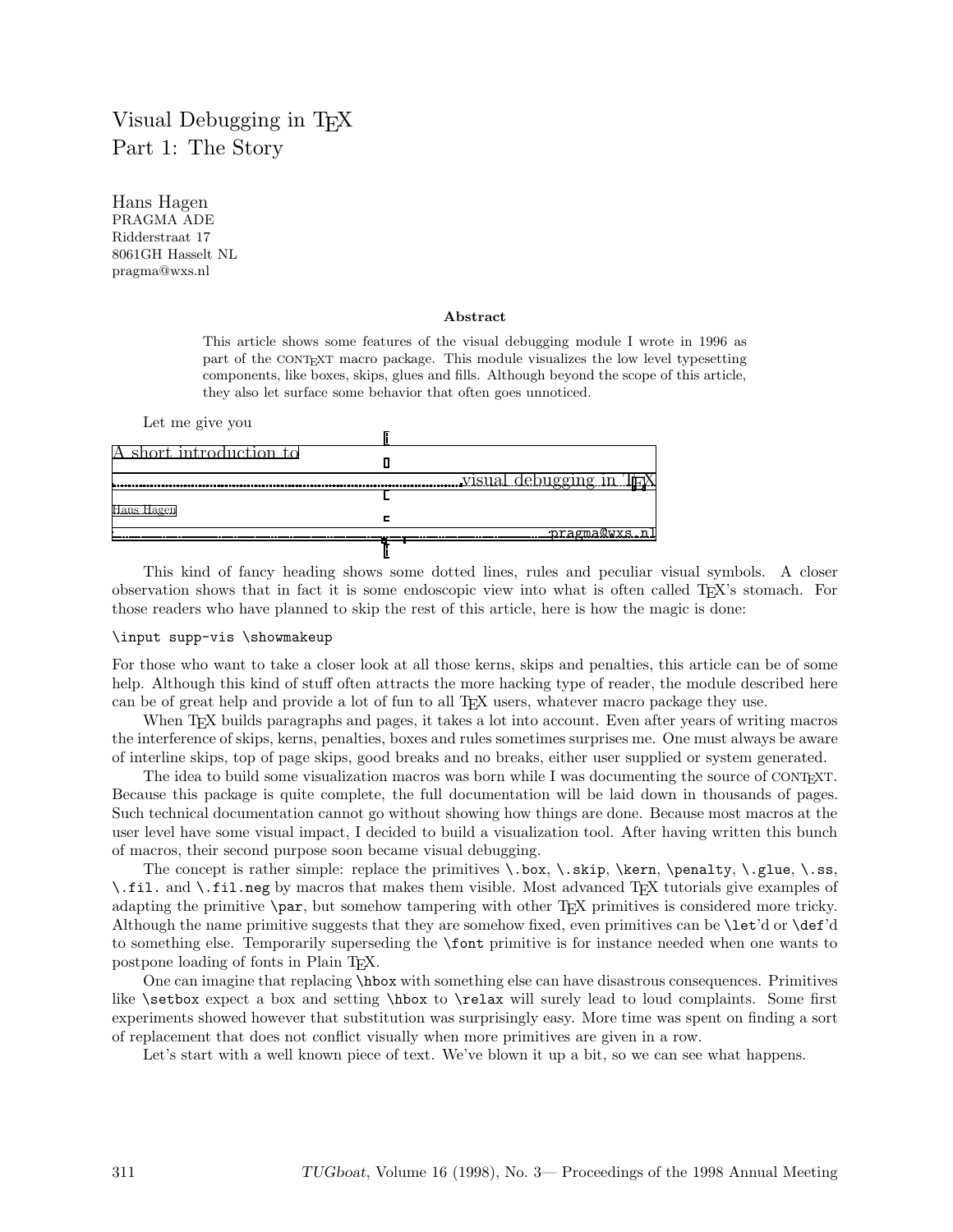

Here we see a T, followed by a kern, a boxed E, another kern and an X. The kerns have a negative sign and are visualized as small rectangles. Negative values are drawn left of their insertion point. The second TEX has exaggerated cues.

The three uppercase characters that make up T<sub>E</sub>X have no descenders. The next example shows a few more T<sub>E</sub>Xed characters. This time we've got them boxed, so we can see what happens to the baseline of this combination of characters. Lowering the B and Q does not influence the baseline, which is what we expect.



Vertical boxes come in two flavors. The default vertical box \vbox inherits its baseline from the last line, while \vtop takes the baseline of the first line.



Visualization of fills is no problem either. In the centered line shown below the piece of text has some \hfil's around it.



## showing the surrounding box and two  $\hbar$ il's at the left of the text, looks like: a line centered

When using substitutes for the primitives mentioned, keeping the spacing intact is not always trivial. Especially the vertical spacing is very sensitive to interference. The next examples show us that at least normal situations can be handled well.



Here we see some positive vertical cues. Their negative counterparts are drawn left of the axis. Top down we see a skip, another skip with some stretch, a kern and some glue. A penalty of 100 looks like this  $\Box$ and can be negative too. Skips, kerns and glue, which by the way is a Plain T<sub>E</sub>X macro and not a primitive, are shown at their natural size. Penalties are drawn in ranges, which are tuned to the most common cases. Combinations of penalties show up all right as we can see in  $\mu$  where we have inserted penalties of 10000, 100 and 1.

Horizontal spacing is less sensitive than vertical spacing. Here we don't have to take interline spacing and previous depths into account. Just to prove that things work, we show a similar example here. As a bonus we've added \hss.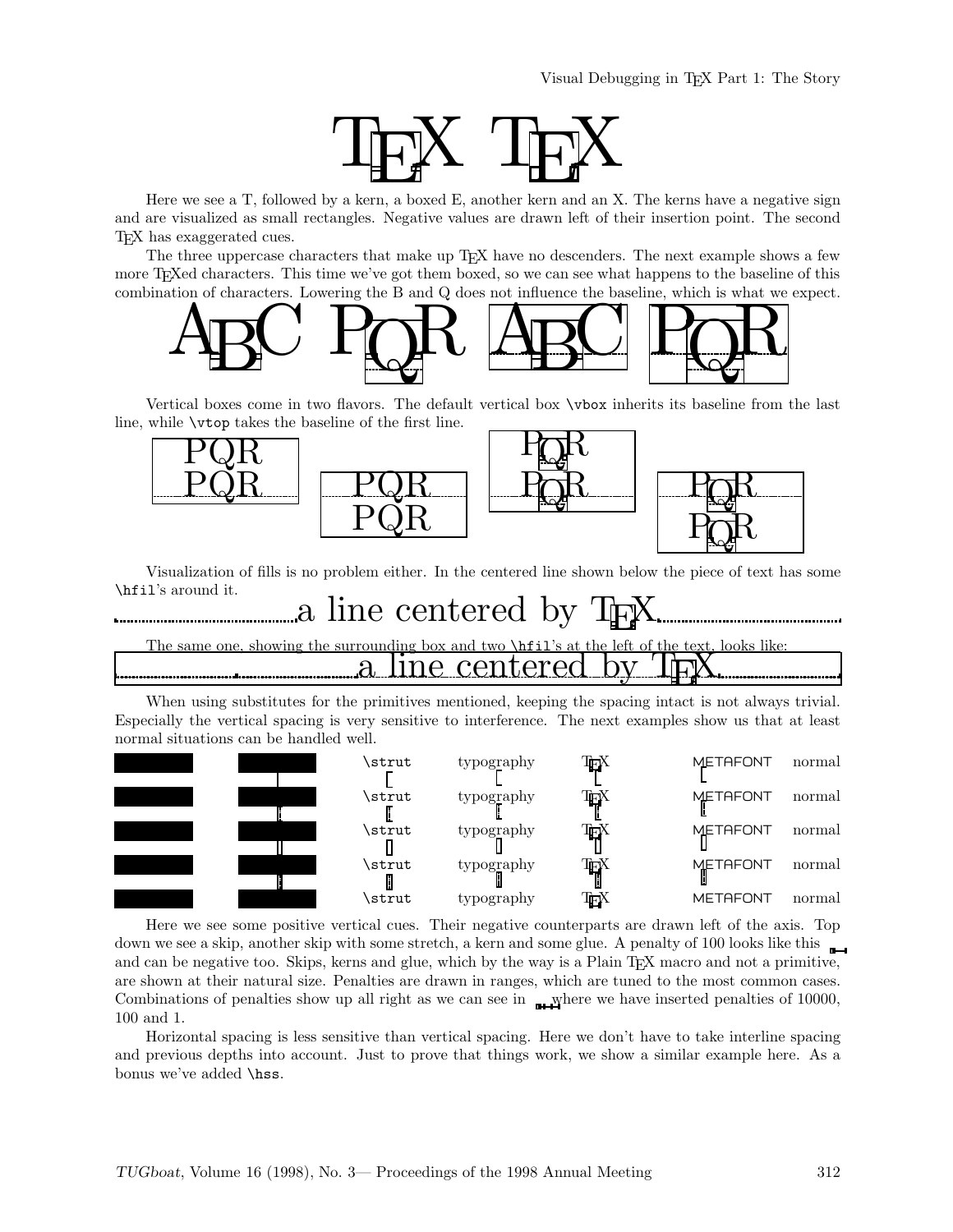Hans Hagen



When we are typesetting in horizontal mode we have to preserve linebreaking. The next example shows a dummy paragraph with skips.

#### ---------a sa bara **STATE** and the contract **. . . . . . . . . . . . . . . . .**

In this example it's hard to see that the stretch is equally distributed around the skip. The next line of text shows this feature in full glory. This feature is disabled by default.<br>hello  $\Box$  big  $\Box$  big world hello big hellow big big world

Now look what happens when we combine two horizontal skips. This time TEX is not able to remove the visual cues. A similar situation occurs at a pagebreak. This kind of tricky situation can only be solved by an invisible kind of box, which is unfortunately not part of TEX. Of course we can backtrack skips, kerns and penalties, but such a, still not perfect, solution only complicates the macros beyond understanding.

# **TITULIUM**

. . . .

#### . 20. . 20. . 20. . 20. . 20. . 20. . 20. . 20. . 20. . 20. . 20. . 20. . 20. . 20. . 20. . 20. . 20. . 20. .

Mathematical spacing is implemented too, but due to the font-bound character, its visualization is the least impressive:  $x_{\Box}y$  and  $x_{\Box}y$  for math kern and math skip of 7 mu.

The next set of examples shows how vertical boxes are aligned when pasted together in a horizontal box. When I was messing around a bit with these samples, I became aware of some side effects that normally go unnoticed probably because they are quite natural. Confronted with these effects, I first thought that the visualization macros were somehow responsible, but additional testing proved otherwise. Of course one can never be sure, but rereading some paragraphs in Victor Eijkhout's "TEX by Topic" taught me that indeed such effects occur.

The samples are built up in the following way. Here the dots stand for some trailing text and/or macros.

```
\hbox to \hsize
```

```
{\hss
 \hsize.15\hsize
 \vbox to 1cm{abc\par ...}\hss
\vbox to 1cm{ijk\par ...}\hss
\vbox to 1cm{pqr\par ...}\hss
 \vtop to 1cm{abc\par ...}\hss
 \vtop to 1cm{ijk\par ...}\hss
 \vtop to 1cm{pqr\par ...}\hss}
```
We show both the visualized example and the natural one. The latter illustrates compatibility. When we



The first box has the height we expect. The second and third box also have the desired height, but here the depth of the j and q has migrated to the surrounding box. The height and depth of the fourth box totals to 1 cm, and we don't recognize the 1 cm in one of those dimensions. The last two boxes behave a bit unexpected. Here the depth is added to the height we specified. These last three situations teach us that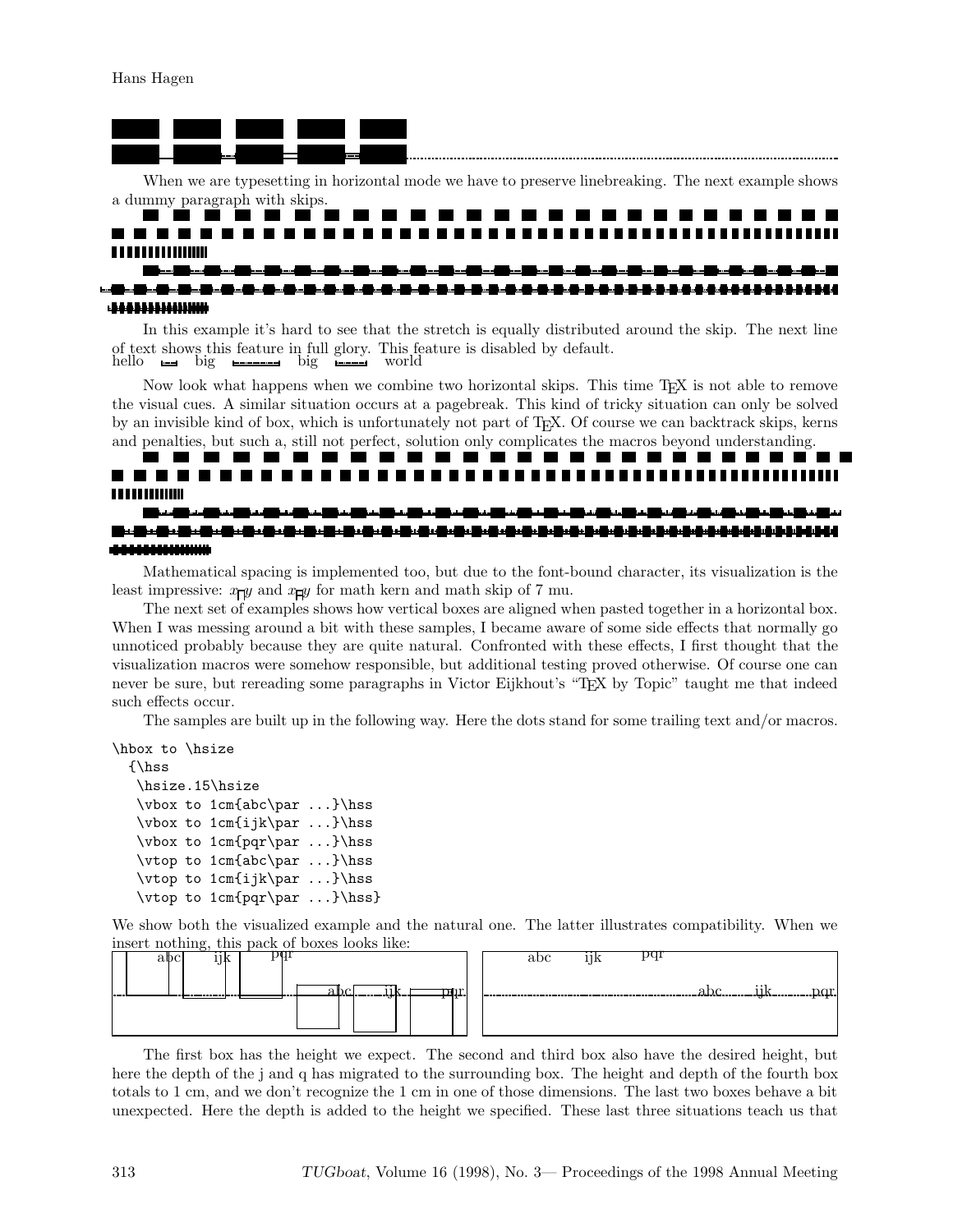specifying the height of a \vtop does not always make that much sense.

Now watch what happens when we add a \vss. This time the ijk and pqr boxes behave as expected



In most cases, one will add some kind of glue to a box, just to get rid of those underfull messages. It's good to be aware of the fact that adding glue does a bit more. Adding a \vskip or \kern has the same effect.



Adding a very large skip or kern makes no difference so we stick to these 3 pt examples. A penalty on the other hand has no effect. Here we get the same results as in the first example.<br>
abc ijk pqr

| الاستعداد<br>--<br>-- | اهد | --<br>-- |  |
|-----------------------|-----|----------|--|
|                       |     |          |  |
|                       |     |          |  |

|     |  |     | не техниз аз нг ине нгэг елангрие. |      |     |
|-----|--|-----|------------------------------------|------|-----|
|     |  | abc |                                    |      |     |
|     |  |     |                                    |      |     |
|     |  |     |                                    |      |     |
| mr. |  |     |                                    | abc. | pqr |
|     |  |     |                                    |      |     |
|     |  |     |                                    |      |     |
|     |  |     |                                    |      |     |

When we add some boxed text, the height and depth of the surrounding box depend on the depth of

| the (last) line. Here we show what happens when we insert an \hbox.               |                                                                                |
|-----------------------------------------------------------------------------------|--------------------------------------------------------------------------------|
| bdı<br>ijk<br>abc<br>abc<br>abc<br>abc<br>iik<br>abc.<br>pqr<br>abc<br>abc<br>abc | pqr<br>abc<br>ijk<br>abc<br>abc<br>abc<br>$abc$ ijk $pqr$<br>abc<br>abc<br>abc |
| bdı.<br>abc<br>1]k<br>ijk<br>ijk<br>ijk<br>abc.<br>pqr.<br>ijk<br>ijk<br>ijk      | pqr<br>abc<br>ηk<br>ijk<br>ijk<br>ijk<br>ijk pqr<br>.abc<br>ijk<br>ijk<br>ijk  |
| bdı<br>abc<br>ηk<br>pqr<br>pqr<br>pqr<br>a.bc<br>ijI<br>pqr<br>pqr<br>pqr<br>pqr  | bdı<br>abc<br>ijk<br>pqr<br>pqr<br>pqr<br>pqr<br>pqr<br>pqr                    |

When we put the characters in an **\hbox** and **\unhbox** this box, we get different results. Just take a close look at the next set of boxes.

|     | abc | $\cdot$ .<br>īЪ | эqг  |     |     |            |               | abc | $\cdots$<br>11k | pqr<br>abc |     |          |                   |
|-----|-----|-----------------|------|-----|-----|------------|---------------|-----|-----------------|------------|-----|----------|-------------------|
|     | abc | abc             | abc  |     |     |            |               | abc | abc             |            |     |          |                   |
| --- |     |                 | ---- |     |     | m<br>.     | ------------- |     |                 |            | one | $\cdots$ | $n_{\alpha}$<br>. |
|     |     |                 |      | abc | abc | . .<br>abc |               |     |                 |            | abc | abc      | abc               |
|     |     |                 |      |     |     |            |               |     |                 |            |     |          |                   |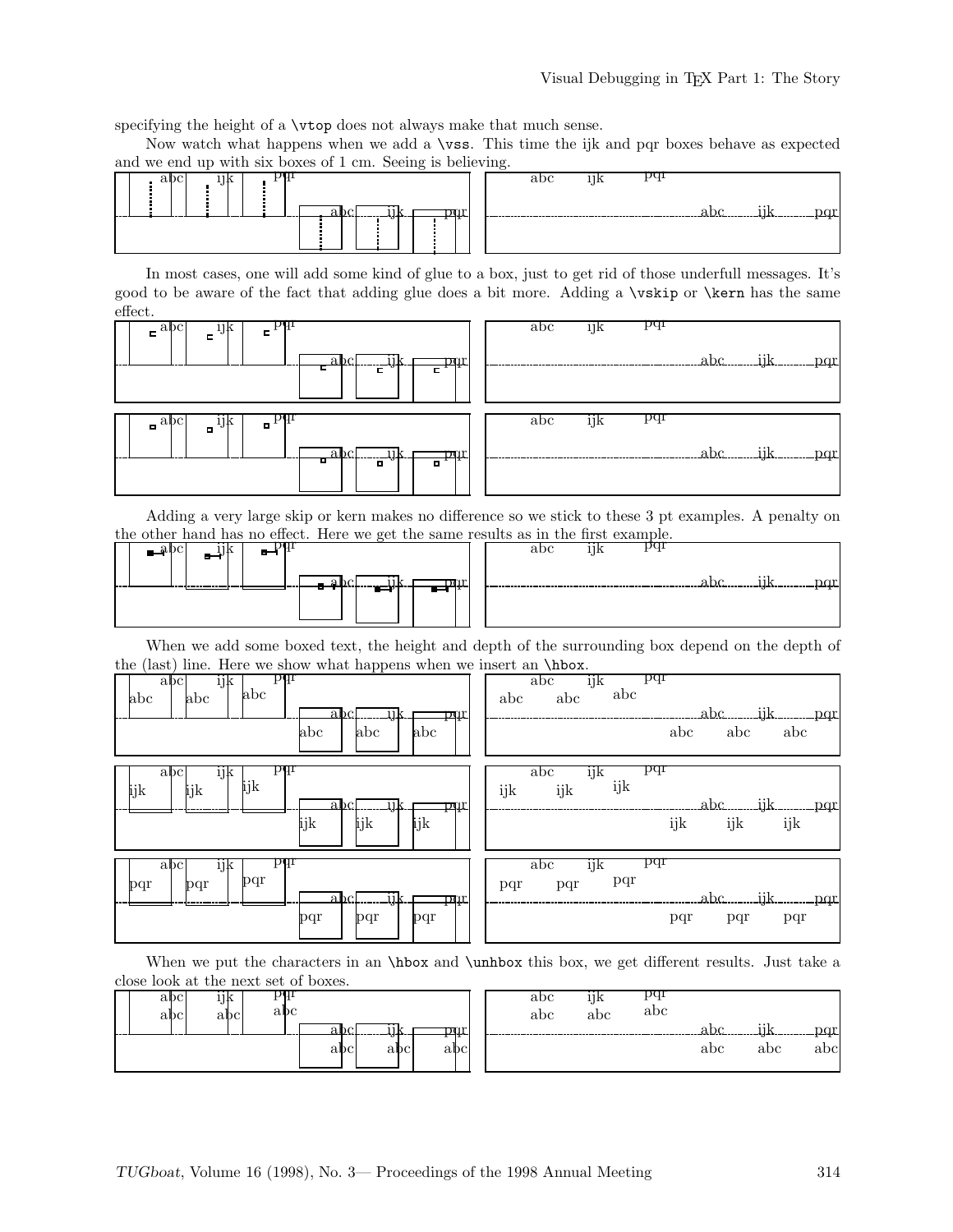

I could show some more examples, like vertical boxes with more lines or \vtop's. The examples shown here at least make clear that when we start manipulating boxes, we have to be aware of side effects.

Close reading of the T<sub>E</sub>Xbook teaches that the effects of the skip stretch components plus and minus sometimes depend on the context. Take a look at the set of boxes in table 1.

Line- and pagebreaks can in no way be handled  $100\%$  perfectly. T<sub>EX</sub> clears out redundant skips and penalties when crossing lines and pages. Making skips and penalties visible calls for the use of boxes and rules. A more perfect visualizer can be built when two more box primitives are made available: \hnop and \vnop. Both primitives should act like normal boxes when being manipulated, but should be kept out of paragraph and pagebreak calculation. They should be visible in the output but invisible for T<sub>E</sub>X itself. Lacking these primitives, visualization of sequences of skips and penalties will lead to non-compatible results.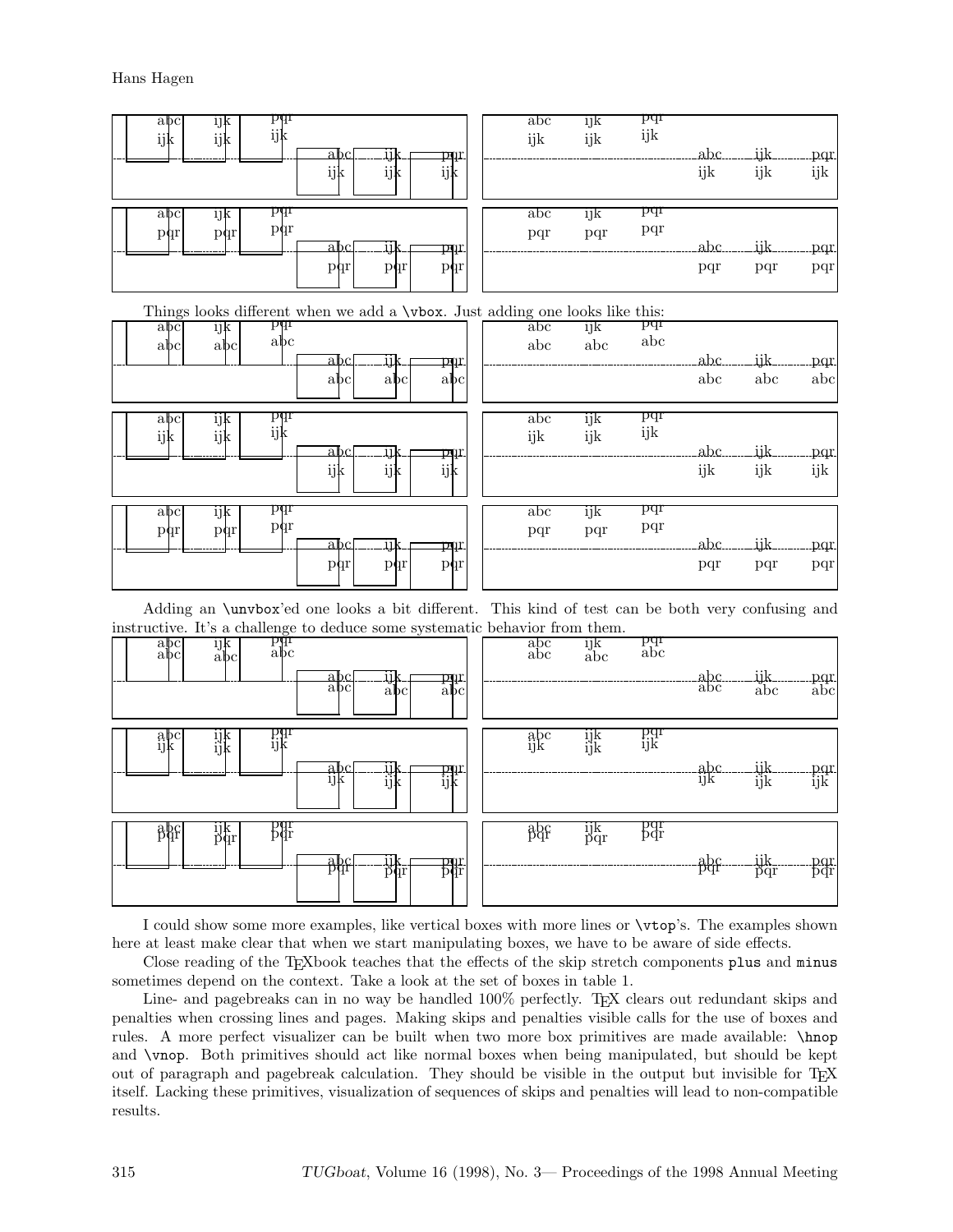

### Like the colored verbatim modules described in a previous article, the visual debugger module can be used on top of Plain TEX. Both modules only use a few general system macros, which are supplied in a small miscellaneous module. For CONTEXT users, visualization is always available, because it's just one of the standard features. For users of Plain TEX (or for those who use other packages) the next commands will do the trick:

#### \input supp-vis

When this module is loaded,  $\lambda$ showmakeup will turn on the visualization. Users can turn on and off some features, like alignment of vertical cues, individual categories of cues and the visible baseline. The macros and features are explained in detail in the documented module itself.

The supp stands for general support. The symmetrical verbatim module, which supports typesetting of colored TEX sources that we presented in a previous article, belongs to this category too. When used outside CONTEXT, both modules automatically fall back on a small module supp-mis, which implements poor mans alternatives for a few system macros.

Visualization can best be used grouped. Depending on the number of primitives used, the output can be huge when one processes whole pages. Plain T<sub>E</sub>X's pagebody routine is both simple and effective. Unfortunately, the more flexibility one wants, the more complicated this routine becomes. In CONTEXT for instance this routine has to deal with multiple headers and footers, backgrounds, logos, multiple margins, interaction menus, navigational tools and a few more. Therefore we turn off visualization as long as we are building the page. The same goes for multi-column handling and some Plain T<sub>EX</sub> macros like \lap and \rlap.

In Plain T<sub>E</sub>X it's not that hard to turn things off temporarily. Just give the next code a try:

```
\input supp-vis
\output
 {\dontshowcomposition\plainoutput}
\showmakeup
\hbox{so much}
\eject
\hbox{for now}
\end
```
In CONTEXT there are some more similar facilities, like general layout, \strut and baseline visualization. At the moment, the functionality of this module is limited to the primitives mentioned. We already visualize